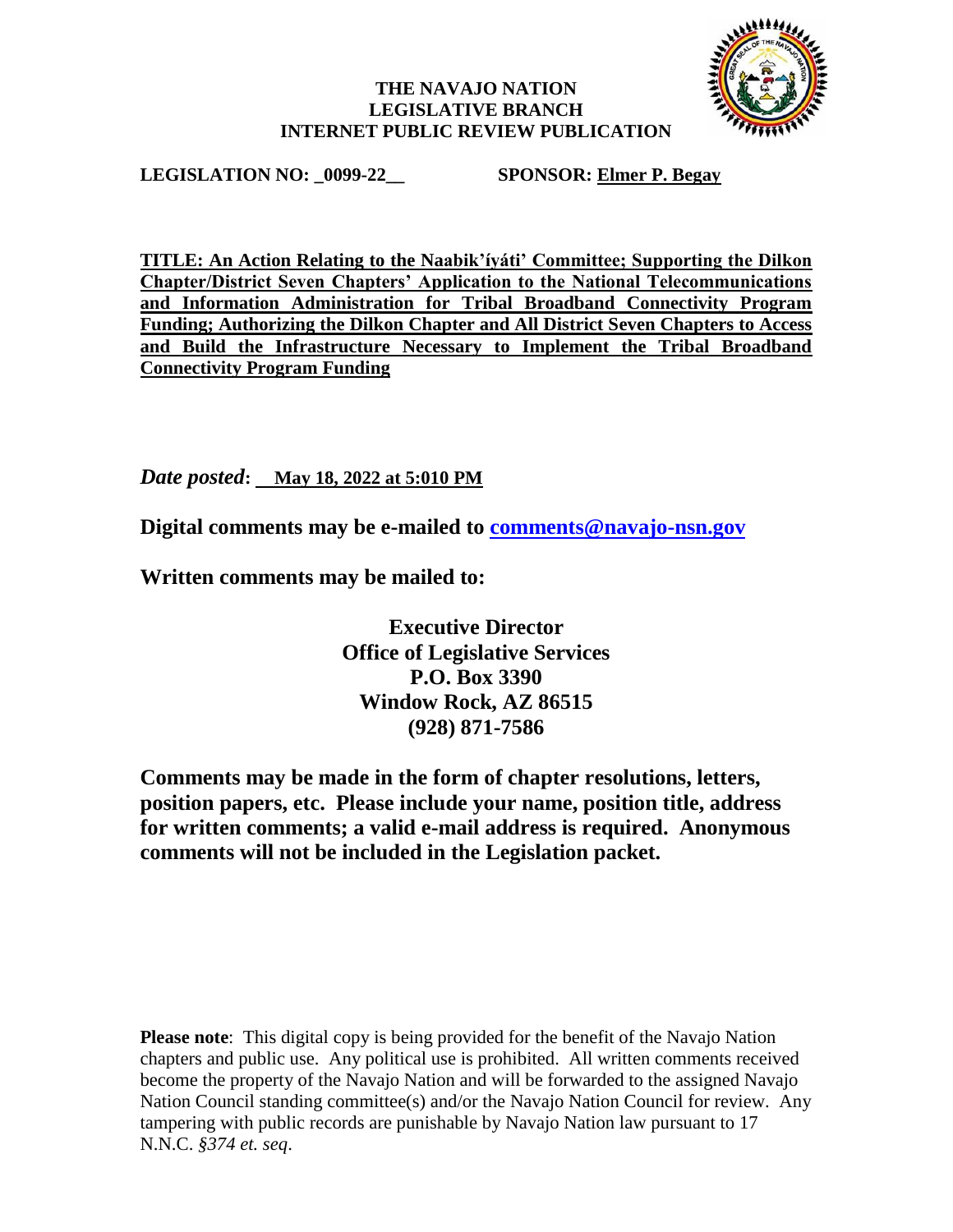## **LEGISLATIVE SUMMARY SHEET**   $\Gamma$ racking No.  $\angle$ *OCCI-22*

**DATE:** May 17, 2022

**TITLE OF RESOLUTION:** AN ACTION RELATING TO THE NAABIK'IYATI' COMMITTEE; SUPPORTING THE DILKON CHAPTER/DISTRICT SEVEN CHAPTERS' APPLICATION TO THE NATIONAL TELECOMMUNICATIONS AND INFORMATION ADMINISTRATION FOR TRIBAL BROADBAND CONNECTIVITY PROGRAM FUNDING; AUTHORIZING THE DILKON CHAPTER AND ALL DISTRICT SEVEN CHAPTERS TO ACCESS AND BUILD THE INFRASTRUCTURE NECESSARY TO IMPLEMENT THE TRIBAL BROADBAND CONNECTIVITY PROGRAM FUNDING

**PURPOSE:** This resolution, if approved, will provide support for the Dilkon Chapter's application, on behalf of all District Seven Chapters, for Tribal Broadband Connectivity Program funding and authorization for all District Seven Chapters to access to and build the infrastructure necessary to implement such funding.

**This written summary does not address recommended amendments as may be provided by the standing committee. The Office of Legislative Counsel requests each committee member to review the proposed resolution in detail.** 

OLC No. 22-178-1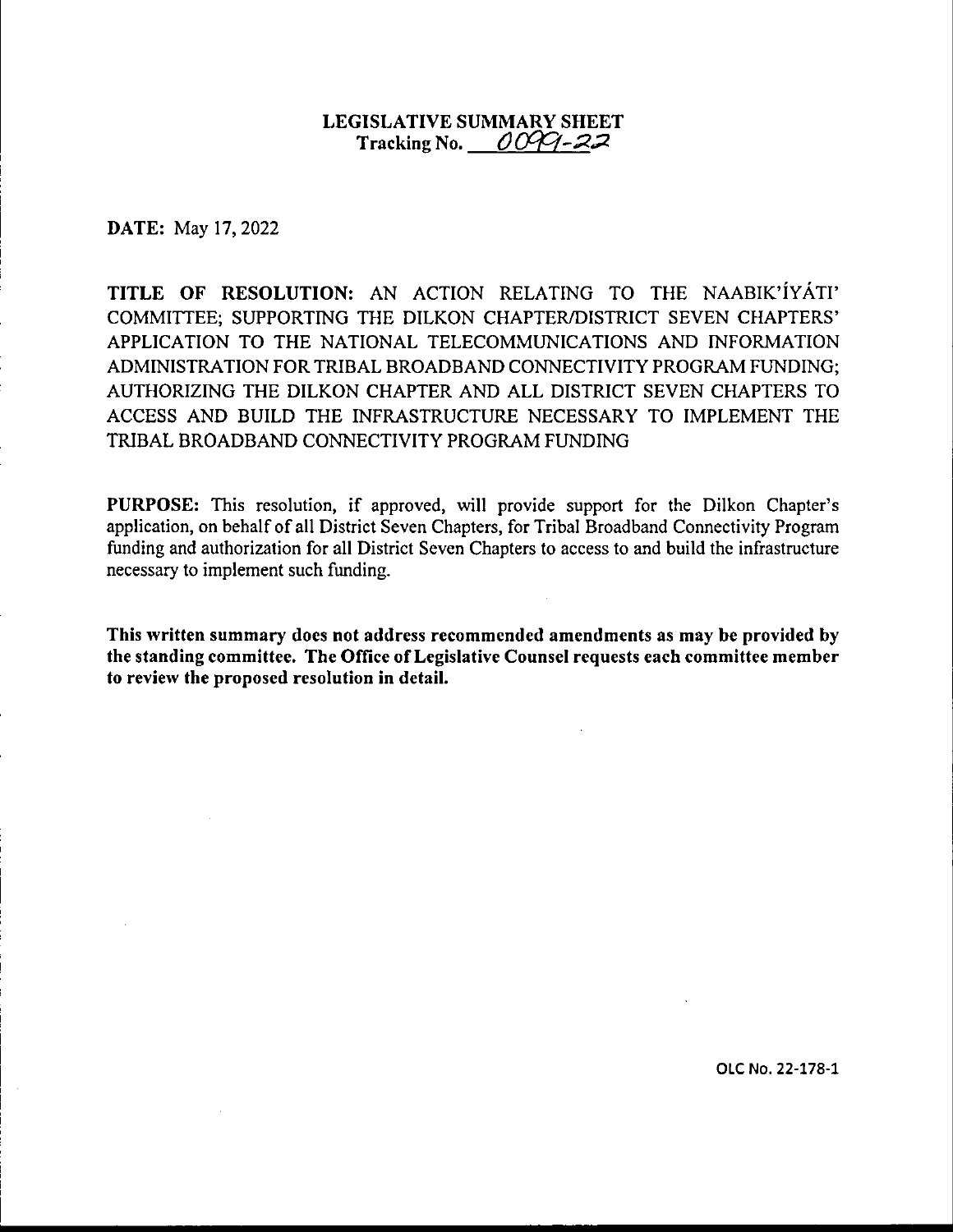| Website Posting Time/Date:   | سے :S-DAY BILL HOLD PERIOD<br>Naabik'íyáti' Committee                                |
|------------------------------|--------------------------------------------------------------------------------------|
| Posting End Date:            |                                                                                      |
| Eligible for <b>A</b> ction: |                                                                                      |
| 1                            | PROPOSED STANDING COMMITTEE RESOLUTION                                               |
| 2                            | 24th NAVAJO NATION COUNCIL—Fourth Year, 2022                                         |
| 3                            | <b>INTRODUCED BY</b>                                                                 |
| 4                            |                                                                                      |
| 5                            |                                                                                      |
| 6                            | Primary Sponsor                                                                      |
| 7                            | TRACKING NO. $0099 - 22$                                                             |
| 8                            |                                                                                      |
| 9                            | <b>AN ACTION</b>                                                                     |
| 10                           | RELATING TO THE NAABIK'IYATI' COMMITTEE; SUPPORTING THE                              |
| 11                           | DILKON CHAPTER/DISTRICT SEVEN CHAPTERS' APPLICATION TO THE                           |
| 12                           | NATIONAL TELECOMMUNICATIONS AND INFORMATION                                          |
| 13                           | ADMINISTRATION FOR TRIBAL BROADBAND CONNECTIVITY PROGRAM                             |
| 14                           | FUNDING; AUTHORIZING THE DILKON CHAPTER AND ALL DISTRICT                             |
| 15                           | <b>SEVEN CHAPTERS TO ACCESS AND BUILD THE INFRASTRUCTURE</b>                         |
| 16                           | NECESSARY TO IMPLEMENT THE TRIBAL BROADBAND CONNECTIVITY                             |
| 17                           | <b>PROGRAM FUNDING</b>                                                               |
| 18                           |                                                                                      |
| 19                           | <b>WHEREAS:</b>                                                                      |
| 20                           | A. The Naabik' fyati' Committee is a standing committee of the Navajo Nation Council |
| 21                           | empowered to coordinate all federal, county and state programs with other standing   |
| 22                           | committees and branches to provide the most efficient delivery of services to the    |
| 23                           | Navajo Nation; and to review and continually monitor the programs and activities of  |
| 24                           | federal and state departments and to assist development of such programs designed to |
| 25                           | serve the Navajo People and the Navajo Nation through intergovernmental              |
| 26                           | relationships between the Navajo Nation and such departments. 2 N.N.C. §§ 700 (A),   |
| 27                           | 701 (A)(4) and (A)(7).                                                               |
| 28                           | B. The Dilkon Chapter of the Navajo Nation was officially certified as a Local       |
| 29                           | Governance Act ("LGA") Certified Chapter in December 2010. As an LGA Certified       |

Chapter, 26 N.N.C.  $\S\S 101 - 103$ , the Dilkon Chapter has the delegated authority to

30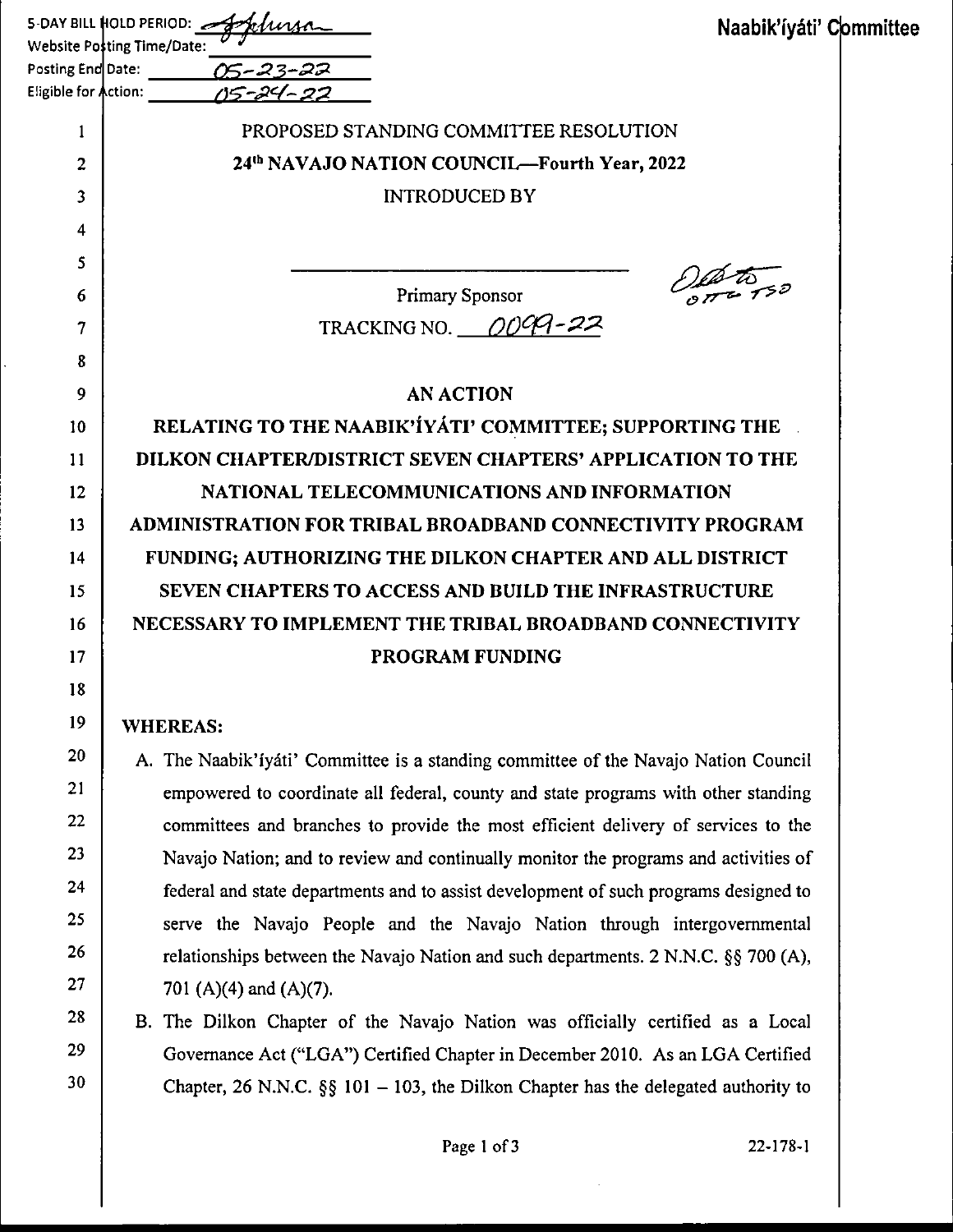enter into intergovernmental agreements with federal, state, tribal entities and/or their agencies, subject to the approval of the Naabik'iyati' Committee of the Navajo Nation Council.

I

2

3

4

5

6

7

8

9

10

11

12

13

14

15

16

17

18

19

20

21

22

23

24

25

26

27

28

29

30

- C. The Dilkon Chapter, on behalf of all District Seven Chapters, has applied to the National Telecommunications and Information Administration (NTIA), U.S. Department of Commerce under Funding Opportunity Number ("FOA''), NTIA-TBC-TBCPO-2021-2006948, for Tribal Broadband Connectivity Program funding. The Notice of Funding Opportunity ("NOFO") Executive Summary is attached as **Exhibit A.** The Dilkon Chapter's application is attached as **Exhibit B.**
- D. The Dilkon Chapter's application on behalf of all District Seven Chapters for Tribal Broadband Connectivity Program funding is to deploy high quality broadband to over 2500 households, as well as technical support, capacity building and connectivity to the Internet. Dilkon Chapter Resolution No. DIL-2021-08-006 is attached as **Exhibit C.**
- E. The Navajo Nation has an estimated poverty rate of38% with 19% of the populace in extreme poverty. The Navajo Nation also has an estimated unemployment rate of 11%; however, the 11% does not account for the 56% of adult Navajos who are not part of the workforce. If those not part of the workforce were included, the estimated unemployment rate would be close to 70%.
- F. In the District Seven communities of Dilkon Chapter, Teesto Chapter, Indian Wells Chapter, White Cone Chapter, Jeddito Chapter and Greasewood Springs Chapter, 32% of homes lack electricity, 31% of homes do not have indoor plumbing, 38% of homes lack running water, and almost 100% of homes do not have broadband infrastructure and connectivity.
	- G. The District Seven communities, located on tribal lands in the Southwest region of the Navajo reservation, have the greatest number of households, in an NTIA eligible tribal location, without sufficient internet access, broadband, digital inclusion, telehealth, and distance learning capabilities.

H. In 2020, Dilkon Chapter was the recipient of a Bureau of Indian Affairs Broadband Feasibility Grant. The Chapter used the Grant for a now completed feasibility study